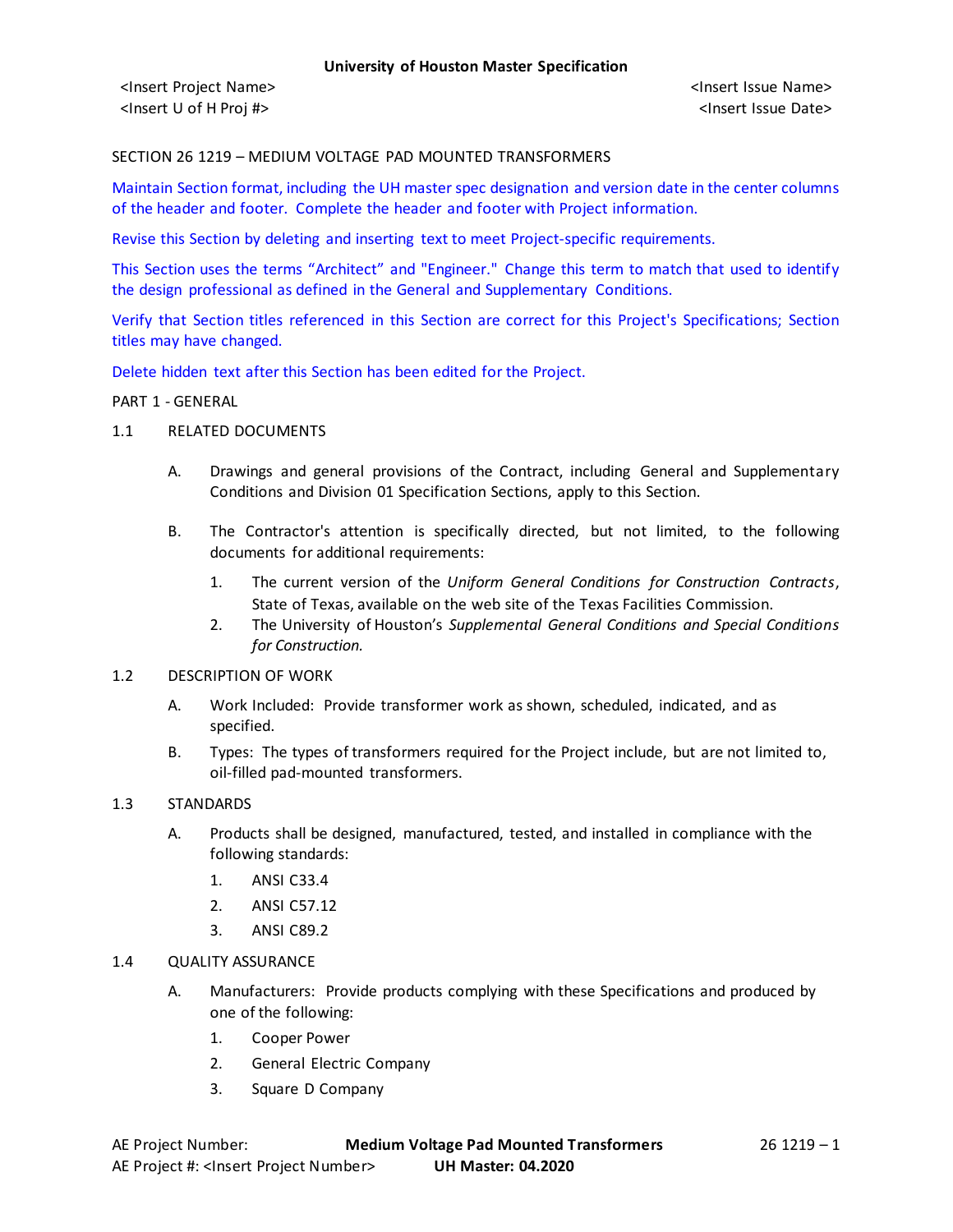<Insert Project Name> <Insert Issue Name> <Insert U of H Proj #> <Insert Issue Date>

B. UL Label: All transformers shall be UL labeled.

## 1.5 SUBMITTALS

- A. Shop Drawing submittals shall include, but not be limited to, the following:
	- 1. Cut sheets of the transformers with load ratings, sound ratings, and all associated accessories clearly indicated.
	- 2. Include outline and key dimensions of enclosures and accessories; unit weight, voltage, kVA, impedance ratings and characteristics, loss data, sound level, tap configurations, insulation system type and rated temperature rise.
	- 3. Additional information as required in Section 26 0501 "Electrical Basic Materials and Methods."
- 1.6 PRODUCT DELIVERY, STORAGE AND HANDLING
	- A. Store transformers in a clean and dry space and protect from weather. Handle transformers carefully to avoid damage to material components, enclosure and finish. Use only lifting eyes and brackets provided for that purpose. Damaged transformers shall be rejected and not be installed on Project.

# PART 2 - PRODUCTS

- 2.1 MATERIALS AND COMPONENTS
	- A. General: Except as otherwise indicated, provide transformer manufacturer's standard materials and components as indicated by its published product information, designed and constructed as recommended by the manufacturer, and as required for a complete installation.
- 2.2 OIL-FILLED PAD MOUNTED TRANSFORMERS
	- A. General: Provide an oil-filled pad mounted transformer, dead front, loop feed, copper windings for building service. Transformer rating shall be as follows:
		- 1. Three phase.
		- 2. Oil-immersed, self-cooled.
		- 3. 60 Hz.
		- 4. 65°C rise.
		- 5. Refer to riser for transformer kVA ratings.
		- 6. Voltage 12,500 volts, delta primary (verify campus distribution voltage prior to ordering).
		- 7. Loop feed.
		- 8. Two 2-1/2% taps above and two 2-1/2% taps below rated voltage.
		- 9. 277/480 volts wye secondary.
		- 10. Copper windings.
		- 11. 95 KV BIL primary
		- 12. 30 KV BIL secondary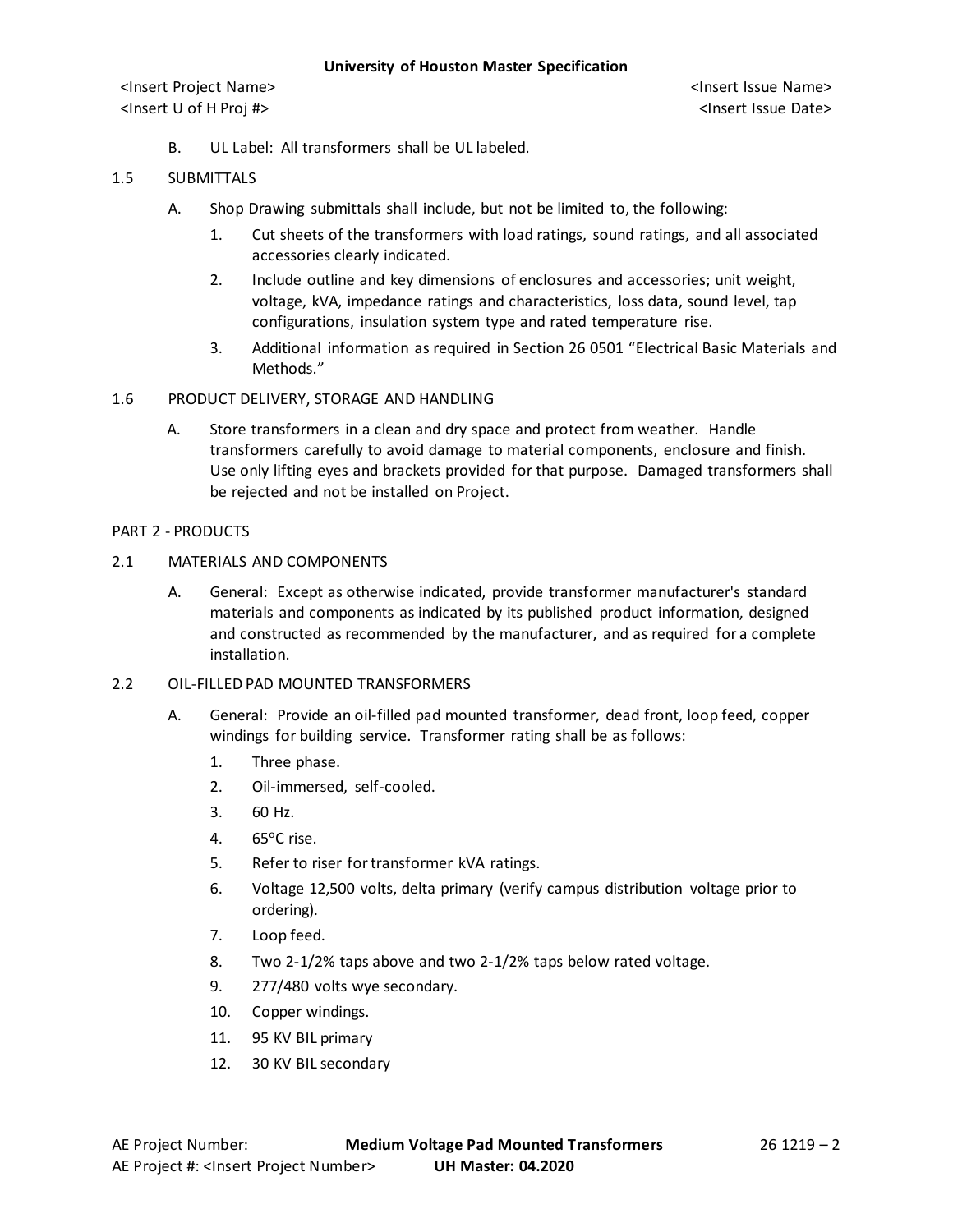## **University of Houston Master Specification**

<Insert Project Name> <Insert Issue Name> <Insert U of H Proj #> <Insert Issue Date>

- 13. Mineral Oil. The transformer tank shall be filled with new virgin hydrocarbon specifically manufactured for electrical insulating oil that has been tested and certified to meet ASTM D3487, Type II.
- 14. Transformer overcurrent protection shall be reviewed and approved by Engineer; option selection for a fused or non-fused to be decided during Project design.
- 15. 120 Degrees Insulation class 65 $\degree$ C rise over 30 $\degree$  AVG 40 $\degree$ C max ambient
- 16. Lightning Arrestors: Provide transformers with 10 KV primary side lightning arrestors.
- B. Standards: Units shall be constructed in accordance with ANSI Standard C57.12.26 (dead front) (latest revision). All characteristics, definitions, terminology, and voltage designations and tests, except as otherwise specified herein, shall be in accordance with the following American National Standard Requirements, Terminology, and Test Code for Distribution, Power, and Regulating Transformers:
	- 1. General Requirements C57.12.26 (IEEE Standard 462) (latest revision). Terminal Markings and Connections, C57.12.70 (latest revision).
	- 2. Terminology, C57.12.80, including Supplement C57.12.80a (latest revision).
	- 3. Test Code, C57.12.90 (IEEE Standard 262) (latest revision).
- C. The pad-mounted, compartmental-type transformer shall consist of the transformer tank with high- and low-voltage cable terminating compartment. The transformer tank and compartment shall be assembled as an integral unit for mounting on a pad. There shall be no exposed screws, bolts, or other fastening devices which are externally removable. There shall be no openings through which foreign objects such as sticks, rods, or wires might contact live parts. There shall be means for padlocking the compartment door(s). The construction shall limit the entry of water (other than flood water) into the compartment so as not to impair the operation of the transformer.
- D. Full-height, air-filled incoming and outgoing terminal compartments with hinged doors shall be located side-by-side separated by a steel barrier, with the incoming compartment on the left. The high-voltage (incoming) compartment will be accessible only after the door to the low-voltage (outgoing) compartment has been opened. To facilitate making connections and permit cable pulling, the doors and compartment hood shall be removable. Removable door sill on compartments shall be provided to permit rolling or skidding of unit into place over conduit stubs in foundation.
- E. The compartments will have hinged doors equipped for latching in the open position. The high-voltage compartment door will have a fastening device which is accessible only through the low voltage compartment. The hinge assemblies shall be made of corrosionresistant material with stainless steel hinge pins. Both compartment doors must be capable of being secured with a single padlock. Lifting provisions in accordance with ANSI Standards shall be provided. Jacking and rolling provisions shall be provided.
- F. The instruction nameplate is to be located in the low-voltage portion of the compartment and shall be readable with cables in place. Where the nameplate is mounted on a removable part, the manufacturer's name and transformer serial number shall be permanently affixed to a non-removable part.
- G. Transformer tank shall be sealed-tank construction with a welded main cover. A bolted tamper-resistant handhole shall be provided in the tank cover for access to internal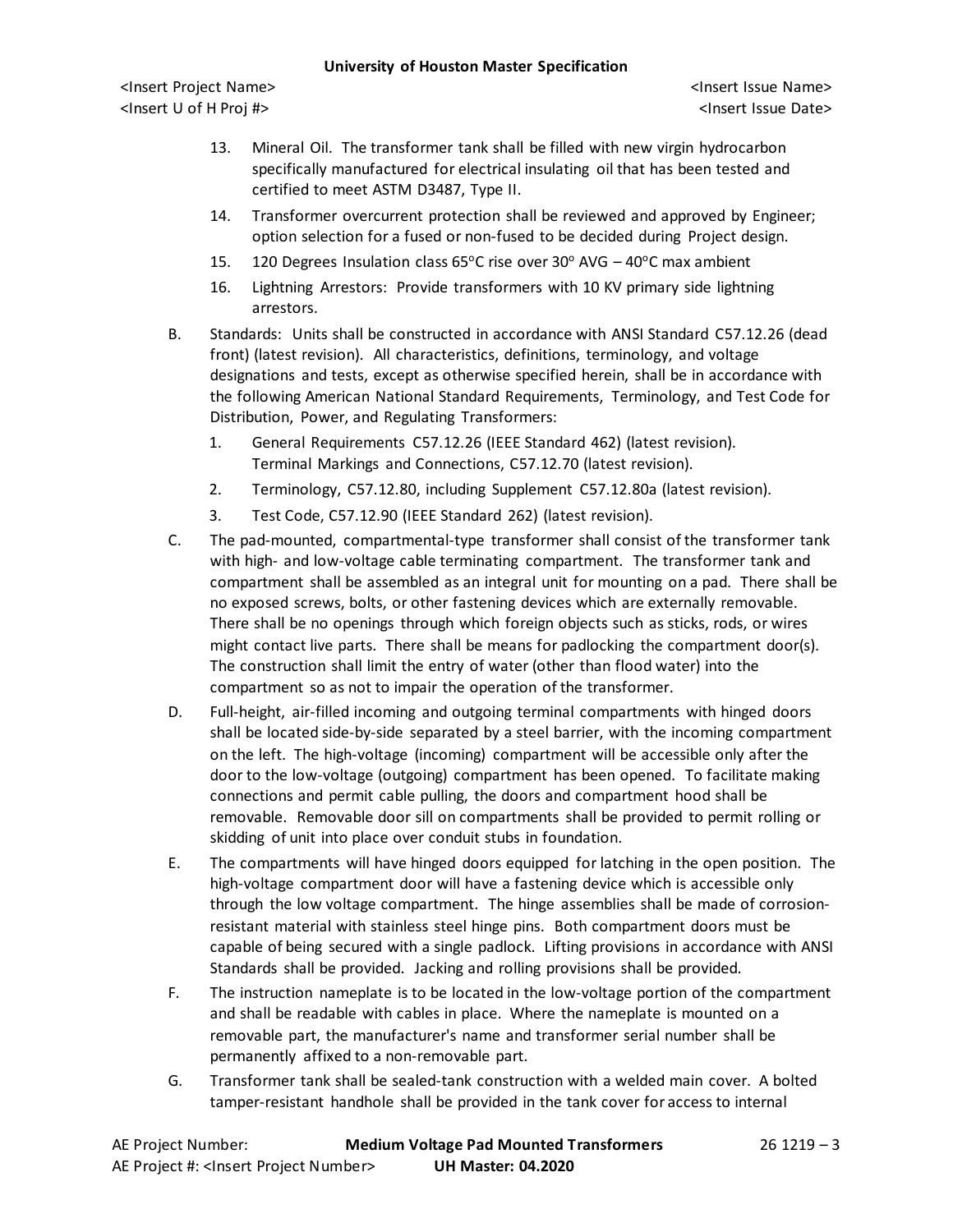#### **University of Houston Master Specification**

<Insert Project Name> <Insert Issue Name> <Insert U of H Proj #> <Insert Issue Date>

connections. Provisions for tank grounding shall be supplied in both the high-voltage and low voltage compartments. There shall be two transformer tank ground connections designed to allow a NEMA two-hole pad to be attached.

- H. Low-voltage bushings hall be tinned plated copper, spade-type with 9/16 inch holes spaced on 1-3/4 inch centers in accordance with the Latest Revisions of ANSI.
- I. The incoming primary section shall be equipped with six 200 amp bushing wells in accordance with ANSI Standard 386 (dead front). Bushing wells shall be provided with parking stands.
- J. The following accessories are to be provided:
	- 1. One inch (1 inch) filling provision.
	- 2. One inch (1 inch) drain provision.
	- 3. Liquid-level indication.
	- 4. Dial Type Thermometer.
	- 5. Pressure Relief valve.
	- 6. Pressure Vacuum Gauge.
	- 7. Protective Undercoating.
	- 8. LV/HV pentahead bolts.
	- 9. Port for nitrogen addition while transformer is still energized.
	- 10. Tubing and transformer oil sample valves shall be provided to allow for a transformer oil sample to be taken without opening or de-energizing the pad mount transformer.
- K. Tap Changer: The tap changer control is for de-energized operation only and must be externally operable with a hot stick and required at least two operator actions to change taps. The preferable location for the control is in the primary compartment.
- L. Lightning Arrestors: Provide transformers with 10 KV primary side lightning arrestors connected with load break elbows to the outgoing bushings.
- M. Testing: Pad-mounted transformers shall be factory-tested in accordance with ANSI Test Code C57.12.90, latest edition.

# PART 3 - EXECUTION

# 3.1 INSTALLATION OF TRANSFORMERS

- A. General: Install transformers where shown, in accordance with the manufacturer's written instructions and recognized industry practices to ensure that the transformers comply with the requirements and serve the intended purposes. Comply with the requirements of NEMA and NEC standards and applicable portions of NECA's "Standard of Installation," for installation of transformers.
- B. Pad-mounted Transformers: Install transformer on a pad with oil retention trough as detailed on the Structural Drawings. Primary, secondary, and metering conduits shall stub up through the pad into the transformer primary and secondary compartments.
- C. Identification and additional information: Refer to Section 26 0501, "Electrical Basic Materials and Methods," Section 26 0553 "Identification for Electrical Systems", and